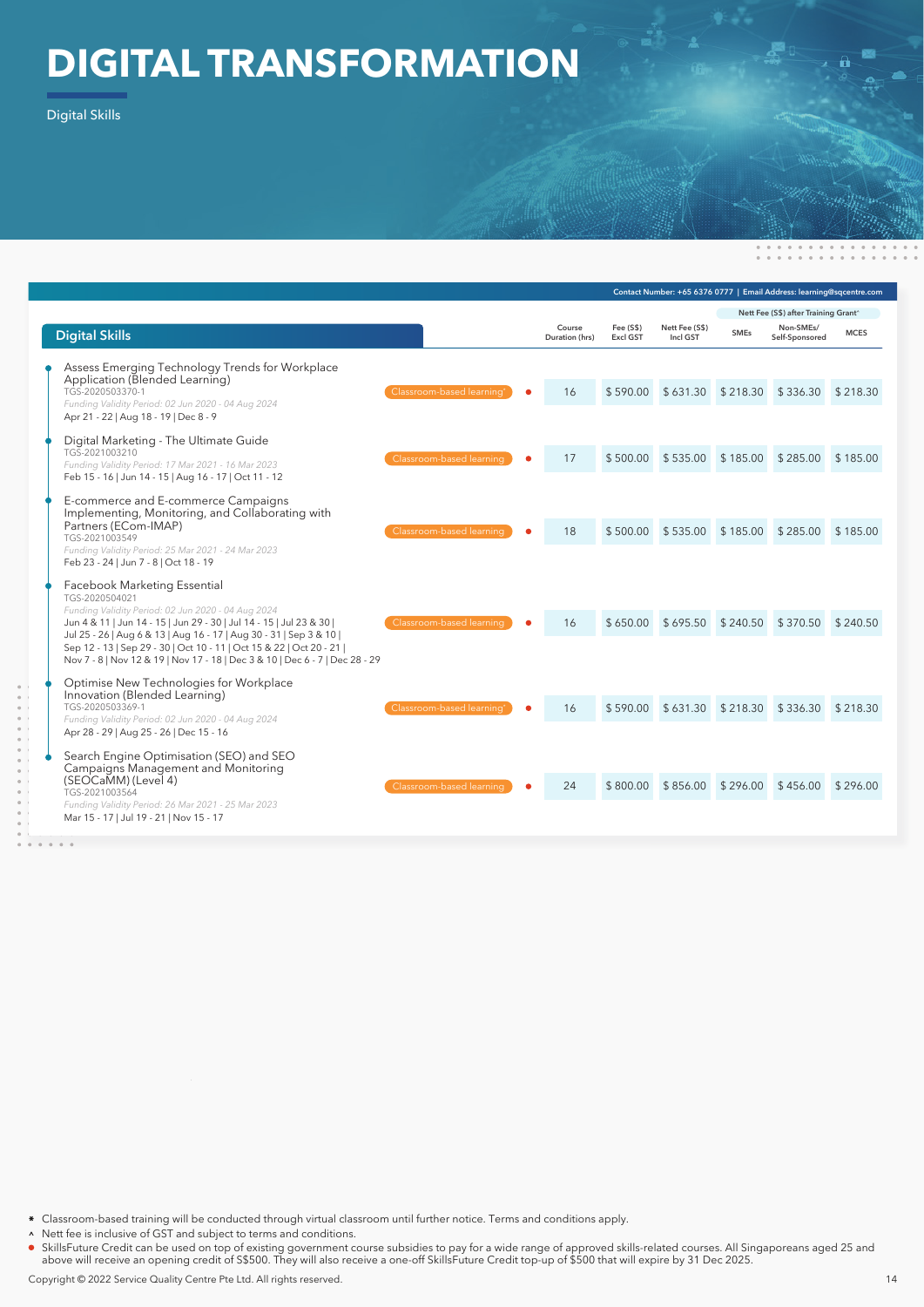**80 Jurong East Street 21 #05-01 Devan Nair Institute for Employment and Employability Singapore 609607 Service Quality Centre Pte Ltd** UEN: 199003051G | PEI Validity Period: 26 March 2022 to 25 March 2024

ENTRE **MDIS** A Subsidiary of

**+65 6376 0777 learning@sqcentre.com www.sqcentre.com**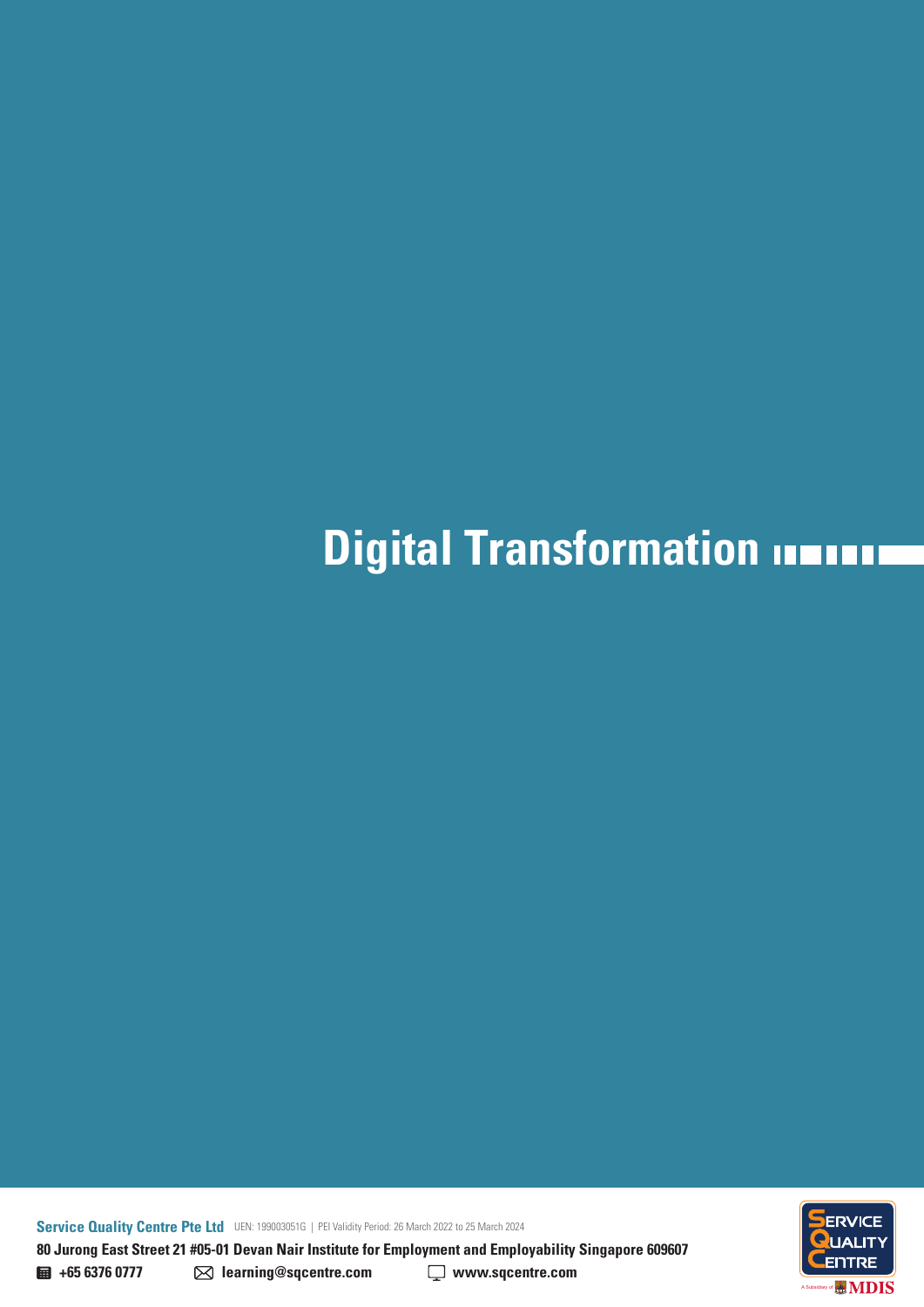## **Digital Transformation Digital Skills**

**80 Jurong East Street 21 #05-01 Devan Nair Institute for Employment and Employability Singapore 609607 Service Quality Centre Pte Ltd** UEN: 199003051G | PEI Validity Period: 26 March 2022 to 25 March 2024

**ENTRE MDIS** A Subsidiary of

**+65 6376 0777 learning@sqcentre.com www.sqcentre.com**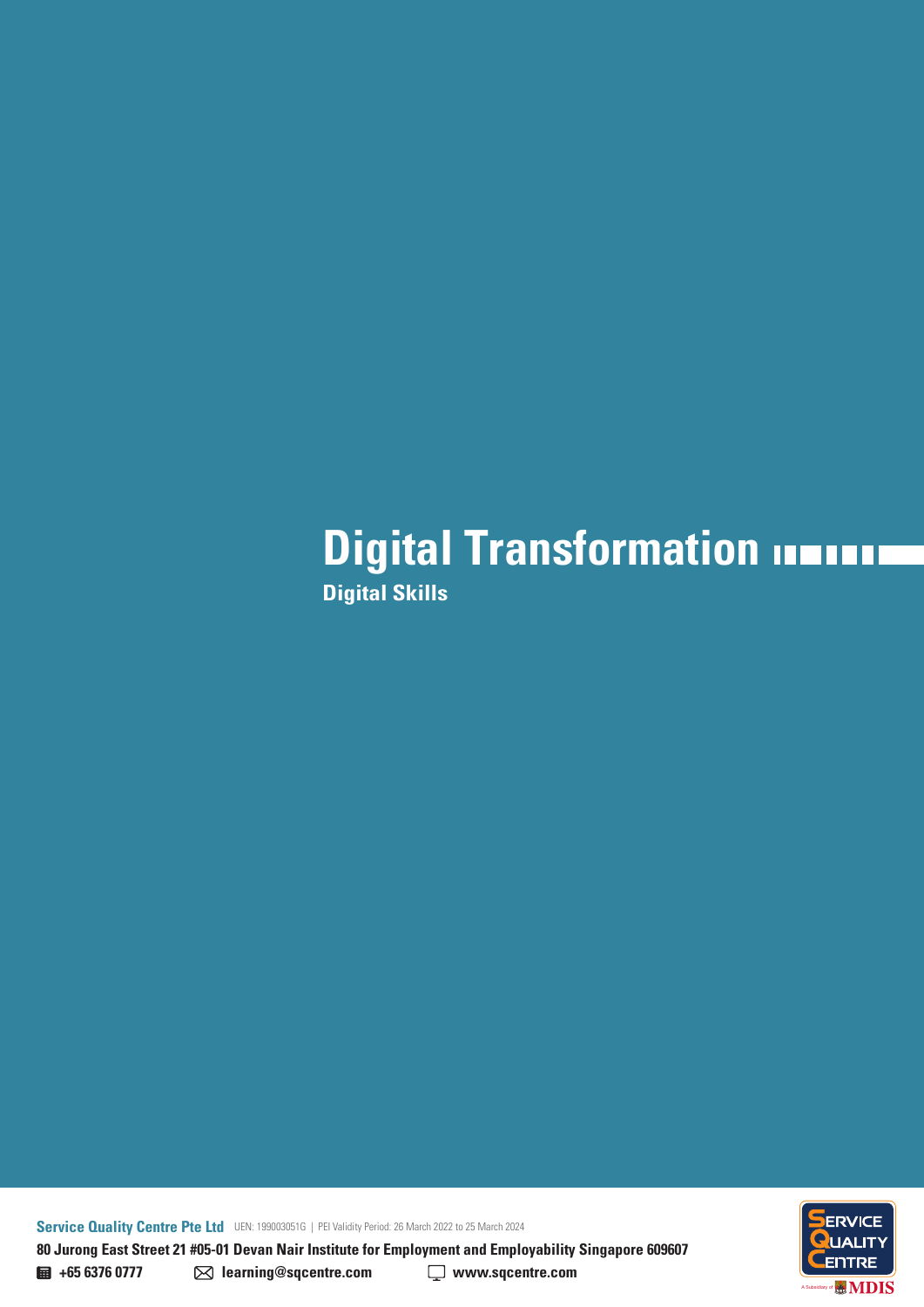TGS-2020503370-1 - Funding Validity Period: 02 Jun 2020 - 04 Aug 2024

## **Assess Emerging Technology Trends for Workplace Application – Blended (16 hrs)**

This course empowers participants, especially middle managers in the tourism industry, to be ready for an influx of digital natives into the market. As such, a greater understanding of the world of technology is crucial. Part of this understanding involves scanning for emerging technology trends. The knowledge gained will enable organisations to leverage on the use of best relevant technologies to better meet the needs of travel consumers.

### **Key Benefits**

- Scan for emerging technologies that are in alignment with the strategic direction of the organisation
- Evaluate the organisation's operational readiness as well as the feasibility of adopting emerging technologies
- **Determine suitability of recommended emerging technologies** for the organisation
- Select emerging technologies that meet organisational needs
- $\blacksquare$ Facilitate an implementation plan to adopt the emerging technology

### **Course Contents**

- Building a case for technological adoption
- **Proposal of technological solutions**
- Adoption of emerging technologies

### **Learning Methodology**

**Participants will undergo experiential learning through** mini-lectures (including videos), project work, group discussions, case studies, critical reflections, online learning via Udemy, and chatbot.

### **Who Should Attend**

■ This course is suitable for meeting planners, event managers, event operations manager, and those aspiring to have a career in Tourism (MICE).

### **Course Details**

- Duration: 2 days (16 hrs)
- Time: 9:00am to 6:00pm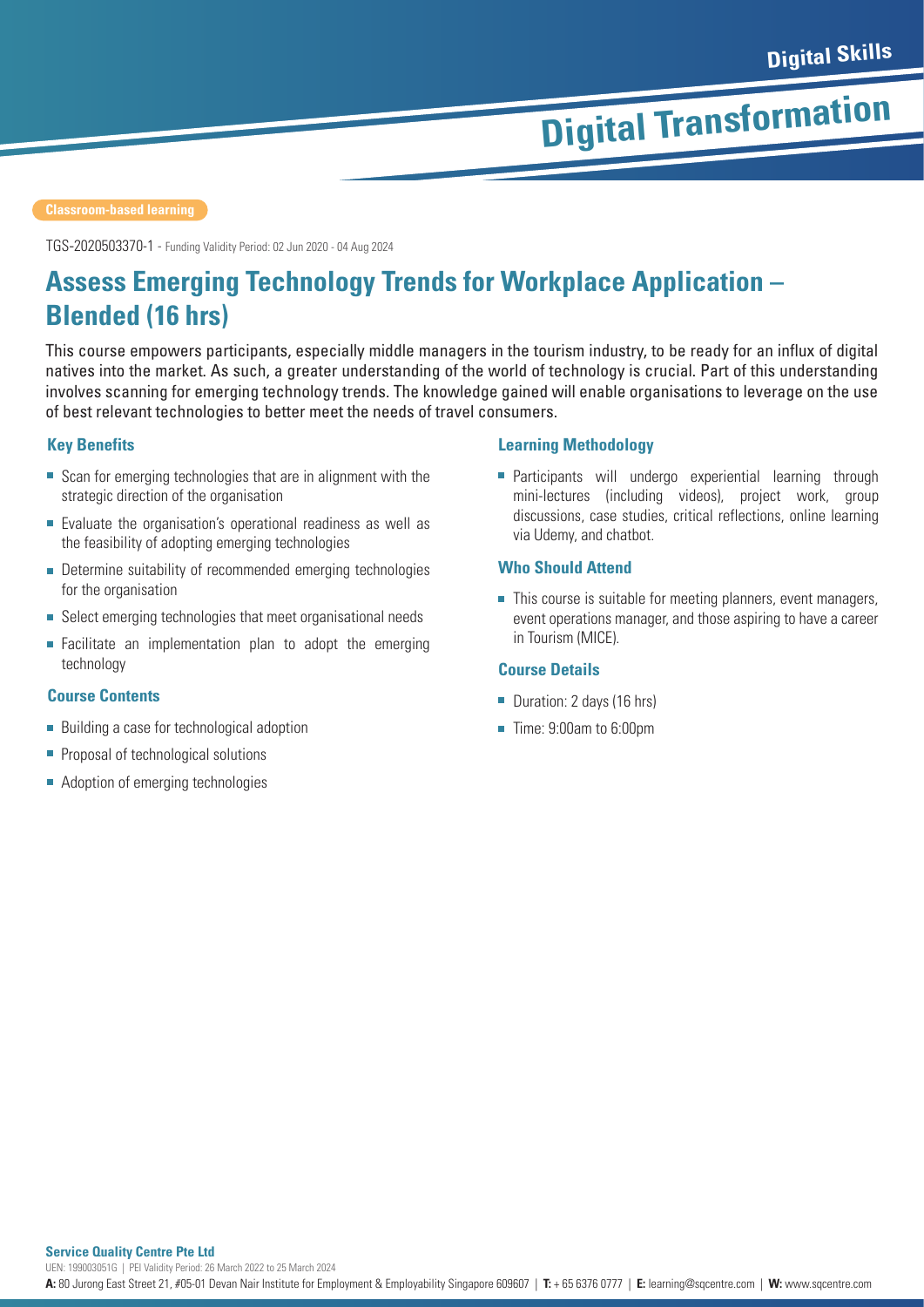TGS-2021003210 - Funding Validity Period: 17 Mar 2021 - 16 Mar 2023

## **Digital Marketing – The Ultimate Guide (17 hrs)**

This course covers the knowledge and creation of a Digital Marketing Strategy. It gives you a holistic view of how to manage your marketing campaign, and effectively use digital marketing to boost your traffic to your site and turn leads into actual numbers. You will understand how to read analytics to better manage your campaigns. You will work on a LEAN Canvas to draft out your campaign.

Participants who fulfil all requirements will receive a Statement of Attainment (SOA) issued by the SkillsFuture Singapore (SSG).

### **Key Benefits**

- **Design an organisation's overall marketing strategy and** develop omnichannel marketing plans
- Create a comprehensive digital marketing strategy
- Understand problem statements and solutions using LEAN Canvas
- Manage various forms of digital marketing and evaluate effectiveness of marketing campaigns
- Analyse and interpret different forms of analytics
- Able to set up Google Ads

### **Course Contents**

- Assessing the available digital marketing channels
	- Analyse traffic flow and conversion rates of digital marketing channels for trends
	- Perform keyword discovery, expansion and optimisation for SEO
	- Understand integrated marketing
- Better understand and manage the various platforms that can be used to manage the marketing plans
	- Mobile marketing techniques
	- Content creation guidelines across digital marketing channels
- Monitoring and refining the social media campaigns

- Collate information for the creation of content for posting on social networks aligned with content strategies and plans outlined

### **Learning Methodology**

■ The course will be conducted in classroom face-to-face setting. Participants will work on a LEAN Canvas from start till end as the over arching learning activity. Participants will use digital resources and undergo activity-based learning through class and group discussions, individual work, hands-on practices, quizzes, videos. Participants will create and manage their own social media accounts for this session.

### **Who Should Attend**

- This course is suitable for participants who are responsible for (most or all of the following):
	- Driving the growth of the marketing by enhancing the customer experience, managing social media and digital marketing
	- Managing customer experiences and relationships
	- Anyone who wants to play a more active role in growing a business by the effective use of digital marketing

### **Course Details**

- Duration: 2 days (17 hrs)
- Time: 9:00am to 6:30pm

#### **Service Quality Centre Pte Ltd**

UEN: 199003051G | PEI Validity Period: 26 March 2022 to 25 March 2024

**A:** 80 Jurong East Street 21, #05-01 Devan Nair Institute for Employment & Employability Singapore 609607 | **T:** + 65 6376 0777 | **E:** learning@sqcentre.com | **W:** www.sqcentre.com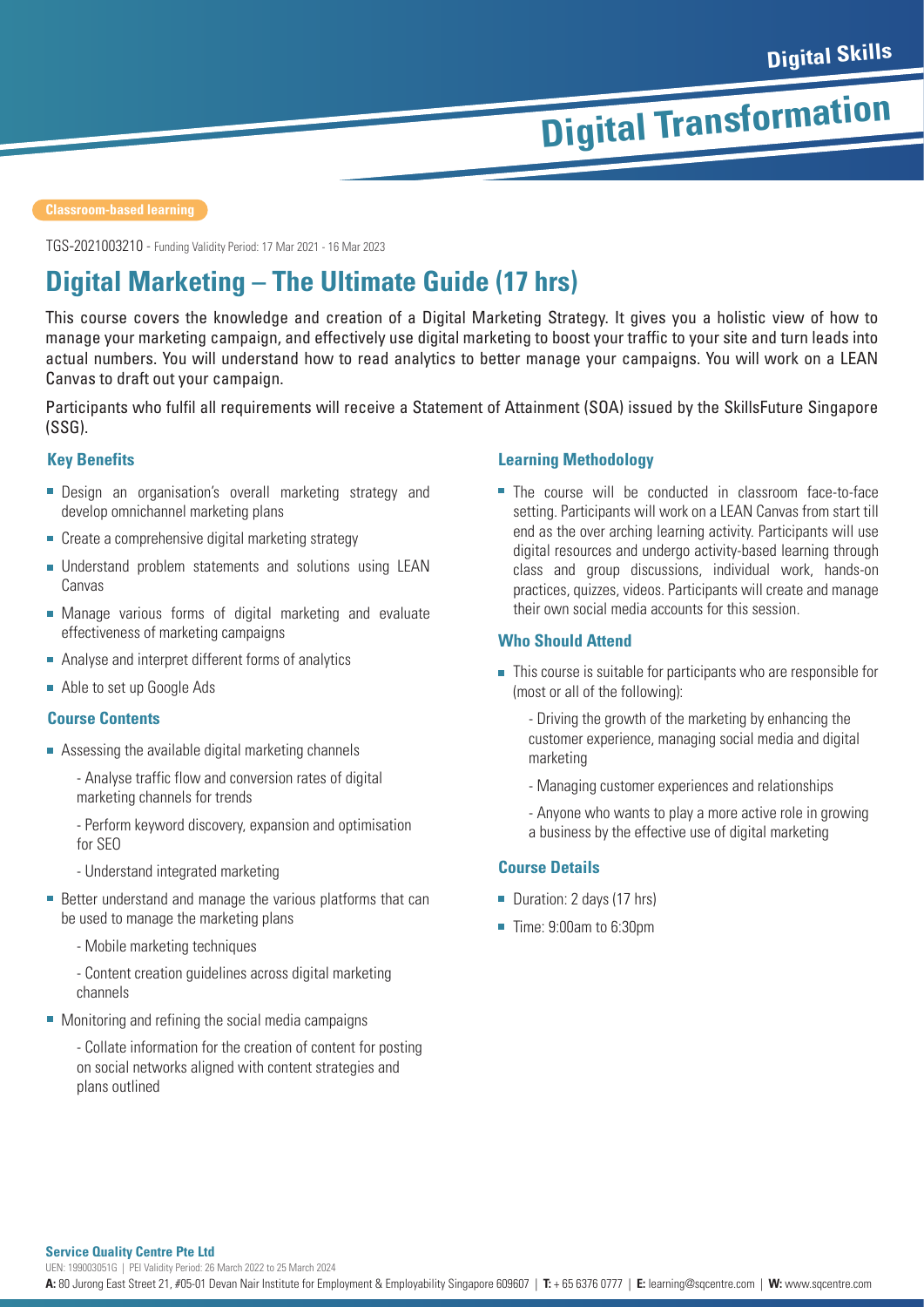TGS-2021003549 - Funding Validity Period: 25 Mar 2021 - 24 Mar 2023

### **E-commerce and E-commerce Campaigns Implementing, Monitoring, and Collaborating with Partners (ECom-IMAP) (18 hrs)**

This course covers the knowledge and application of e-commerce and e-commerce campaign concepts to execute e-commerce/campaigns in alignment to strategies, ensure smooth operations of e-commerce/campaign activities, conduct data analytics to monitor performance, monitor feedback via online and social media platforms for customers' satisfaction, and refine online mechanics and activities, mobile, online, and social media platforms to enhance the e-commerce customer experience.

Participants who fulfil all requirements will receive a Statement of Attainment (SOA) issued by the SkillsFuture Singapore (SSG).

### **Key Benefits**

- Review pre-testing outcomes to ensure smooth operation of e-commerce/campaign activities (e.g. using Google Optimize)
- Execute e-commerce/campaigns in alignment to e-commerce strategies (e.g. using Wix/Shopify)
- Conduct data analytics to monitor e-commerce/campaign performance, online mechanics, and activities (e.g. using Google Analytics)
- Monitor feedback via online and social media platforms for customers' satisfaction in relation to e-commerce/campaign (e.g. using Hootsuite)
- Refine online mechanics and activities, mobile, online, and social media platform in relation to e-commerce/campaign

### **Course Contents**

- Smooth operation of e-commerce/campaign activities
	- Define and focus on objectives on e-commerce/campaign
	- Communicate objectives of e-commerce/campaign
- **Aligning to e-commerce strategies** 
	- Execute e-commerce/campaign
	- Manage e-commerce/campaign
- **Monitoring and refining e-commerce/campaigns** 
	- Evaluate e-commerce/campaign
	- Monitor customers' satisfaction
	- React and pro-act to enhance e-commerce customer experience

### **Learning Methodology**

■ The course will be conducted in classroom face-to-face setting. Participants will use digital resources and undergo activity-based learning through class and group discussions, individual work, hands-on practices, quizzes, videos.

### **Who Should Attend**

- This course is suitable for participants who are responsible for (most or all of the following):
	- Contributing to the growth of the e-commerce business/unit – enhancing customer experience; executing customer order fulfilment; maintaining the technology and infrastructure
	- Performing data analysis to generate data-driven commercial insights, and managing relationships with partners
	- Supporting the development and execution of offline, online, and social marketing plans
	- Assisting in evaluating the effectiveness of marketing communication plans and make adjustments that are needed to these plans

### **Course Details**

- Duration: 2 days (18 hrs)
- Time: 8:30am to 6:30pm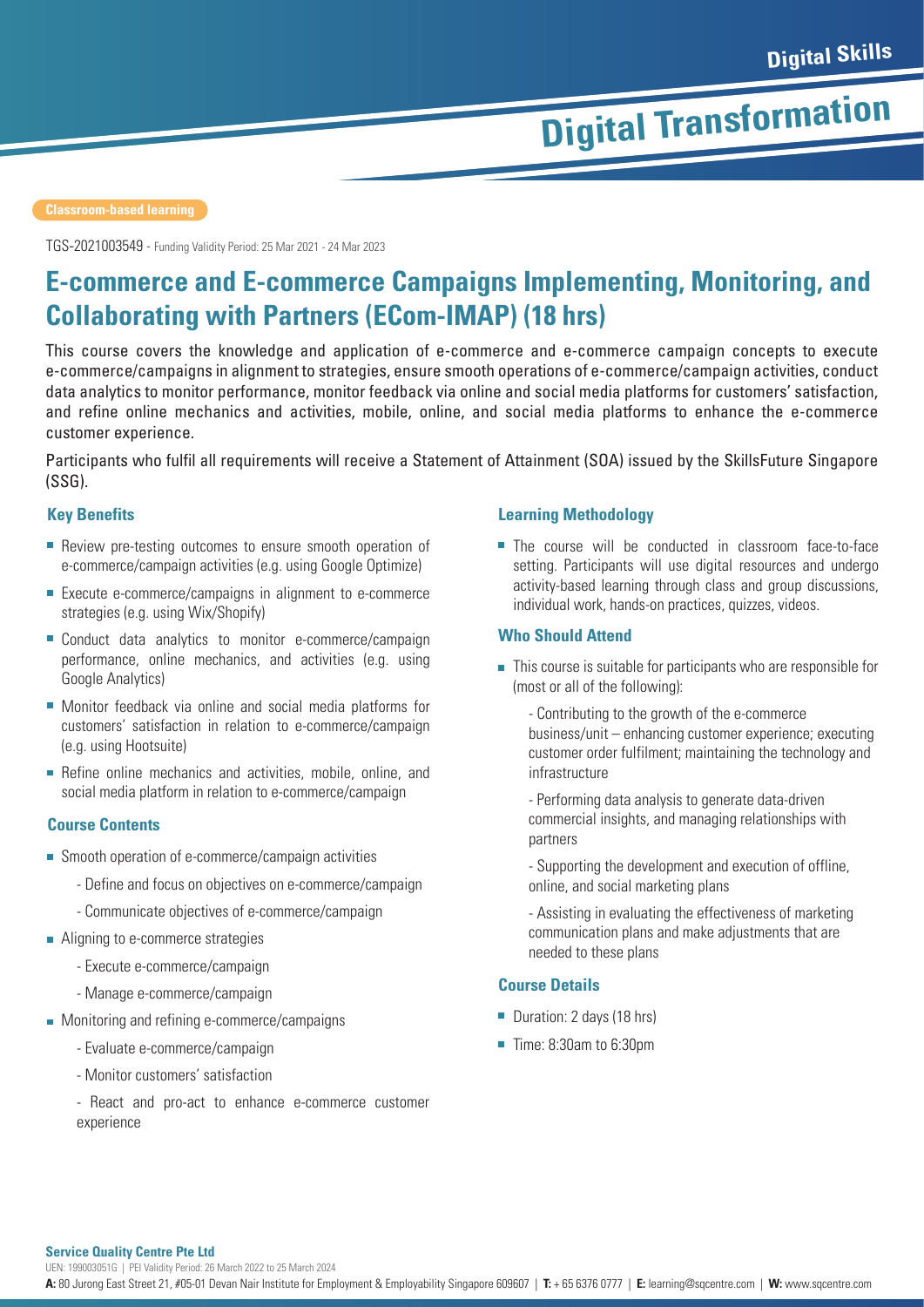TGS-2020504021 - Funding Validity Period: 02 Jun 2020 - 04 Aug 2024

## **Facebook Marketing Essential (16 hrs)**

This course equips participants with practical Facebook marketing methodology and strategies, and it covers the fundamentals of Facebook marketing, from creating pages, creating ads, campaign management, conversion tracking to remarketing

Participants who fulfil all requirements will receive a Statement of Attainment (SOA) issued by the SkillsFuture Singapore (SSG).

### **Key Benefits**

- Develop a Facebook marketing strategy
- Create a Facebook page and understand insights reports
- Set up a Facebook ad campaign, set ad variables, including bids, budget, audience targeting
- Set up a Facebook pixel to measure and optimise advertising campaigns
- **Create custom and lookalike audiences for more efficient ad** targeting
- Optimising Facebook Ads

### **Course Contents**

- Basic of Facebook Ads
	- Develop a Facebook marketing strategy
- Facebook audiences and audience targeting
	- Create custom and lookalike audiences for more efficient ad targeting
- **Creating and optimising Facebook Page** 
	- Create a Facebook page
- Creating Facebook Ads

- Set up a Facebook ad campaign, set ad variables, including bids, budget, audience targeting

**Facebook Pixel for retargeting** 

- Set up a Facebook pixel to measure and optimise advertising campaigns

- Scale with lookalike audiences
	- Create lookalike audiences for more efficient ad targeting
- Audience insights
	- Understand insights reports
- Optimising your ads
	- Optimising Facebook Ads

### **Learning Methodology**

The course will be conducted through interactive training methods.

### **Who Should Attend**

- **Professionals in sales, marketing and media, and business** development
- **Professionals in Supervisory and Managerial roles**
- **Entrepreneurs and solopreneurs**
- **Those who are new to Facebook marketing and keen on** learning how to launch a successful Facebook campaign
- Consultants and educators

### **Prerequisites**

Participants are assumed to:

- Be able to operate a personal desktop computer

- Be able to listen and speak English at a proficiency level equivalent to the Employability Skills Workforce Skills Qualifications ("ES WSQ") Workplace Literacy ("WPL") level 5

- Be able to read and write English at a proficiency level equivalent to ES WSQ WPL level 5

- Be able to manipulate numbers at a proficiency level equivalent to ES WSQ Workplace Numeracy ("WPN") level 5

- Have an existing Facebook account

### **Course Details**

- Duration: 2 days (16 hrs)
- Time: 9:00am to 6:00pm

*(A course in partnership with Eagle Infotech)*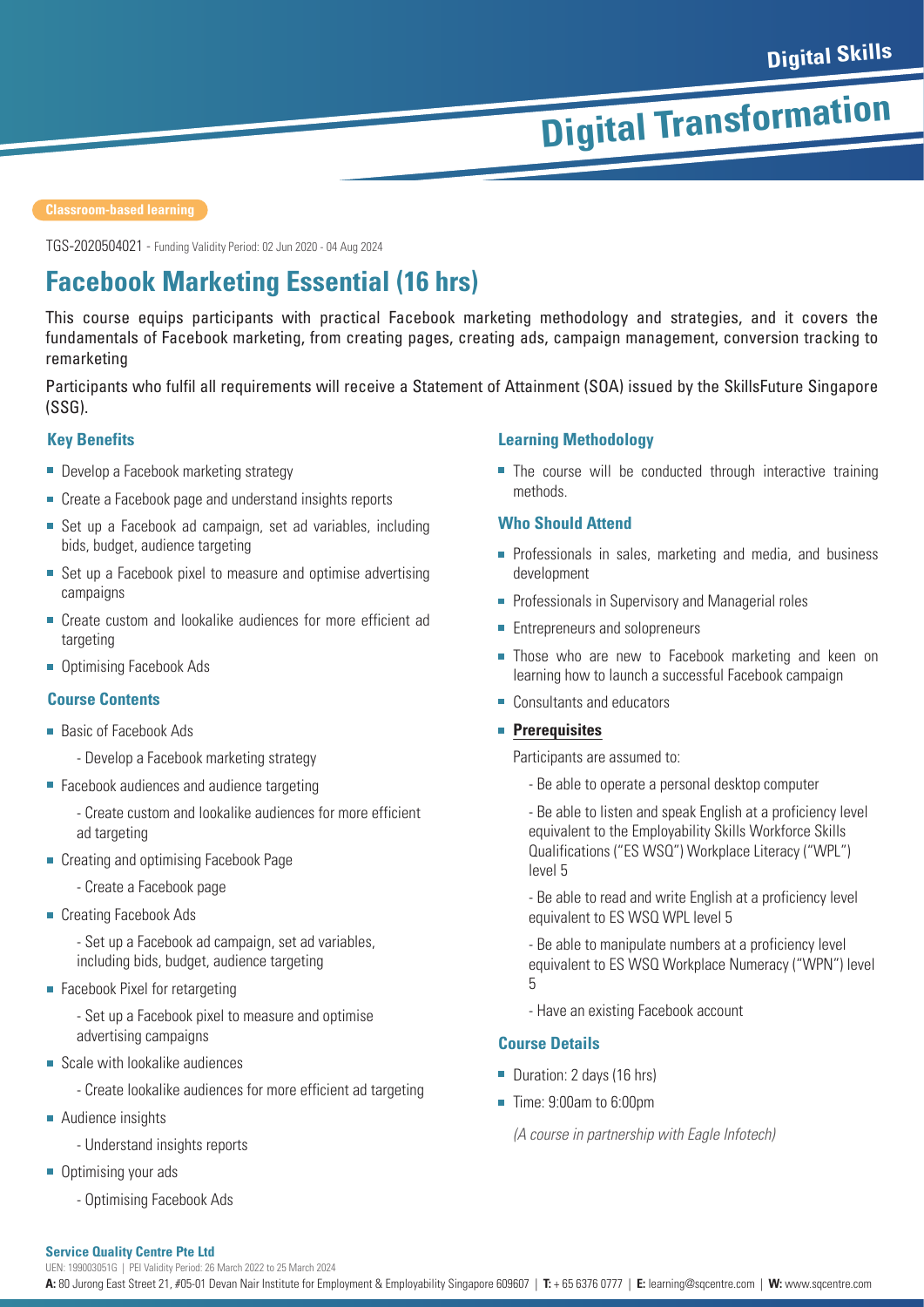TGS-2020503369-1 - Funding Validity Period: 02 Jun 2020 - 04 Aug 2024

## **Optimise New Technologies for Workplace Innovation – Blended (16 hrs)**

The key focus of this training will be to propel participants, especially middle managers in the tourism industry, in the tourism industry to drive the implementation of technological plans so that organisations can be ready for the influx of digital consumers into the market. In order to do so, middle managers would have to be able to analyse the practicality, feasibility and risks of adopting emerging technologies. Through this course, middle managers will be empowered to select, design, assess, and develop optimisation plans and pave the way for the successful adoption of emerging technologies.

### **Key Benefits**

- Select the most suitable tool for the organisation's operating environment
- **Design and plan for adoption of new technologies**
- Assess the implications of the adoption of new technologies and be ready with control measures to mitigate risks
- Develop optimisation plans to improve the application of technologies in business operations

### **Course Contents**

- **Design technological adoption plan**
- Validate technological adoption plan
- **Implementation plan**
- **Performance evaluation**

### **Learning Methodology**

**Participants will undergo experiential learning through** mini-lectures (including videos), group discussions, case studies, critical reflections, project work, online learning via Udemy.

### **Who Should Attend**

This course is suitable for meeting planners, event managers, event operations manager, and those aspiring to have a career in Tourism (MICE).

### **Course Details**

- Duration: 2 days (16 hrs)
- Time: 9:00am to 6:00pm

**Service Quality Centre Pte Ltd A:** 80 Jurong East Street 21, #05-01 Devan Nair Institute for Employment & Employability Singapore 609607 | **T:** + 65 6376 0777 | **E:** learning@sqcentre.com | **W:** www.sqcentre.com UEN: 199003051G | PEI Validity Period: 26 March 2022 to 25 March 2024